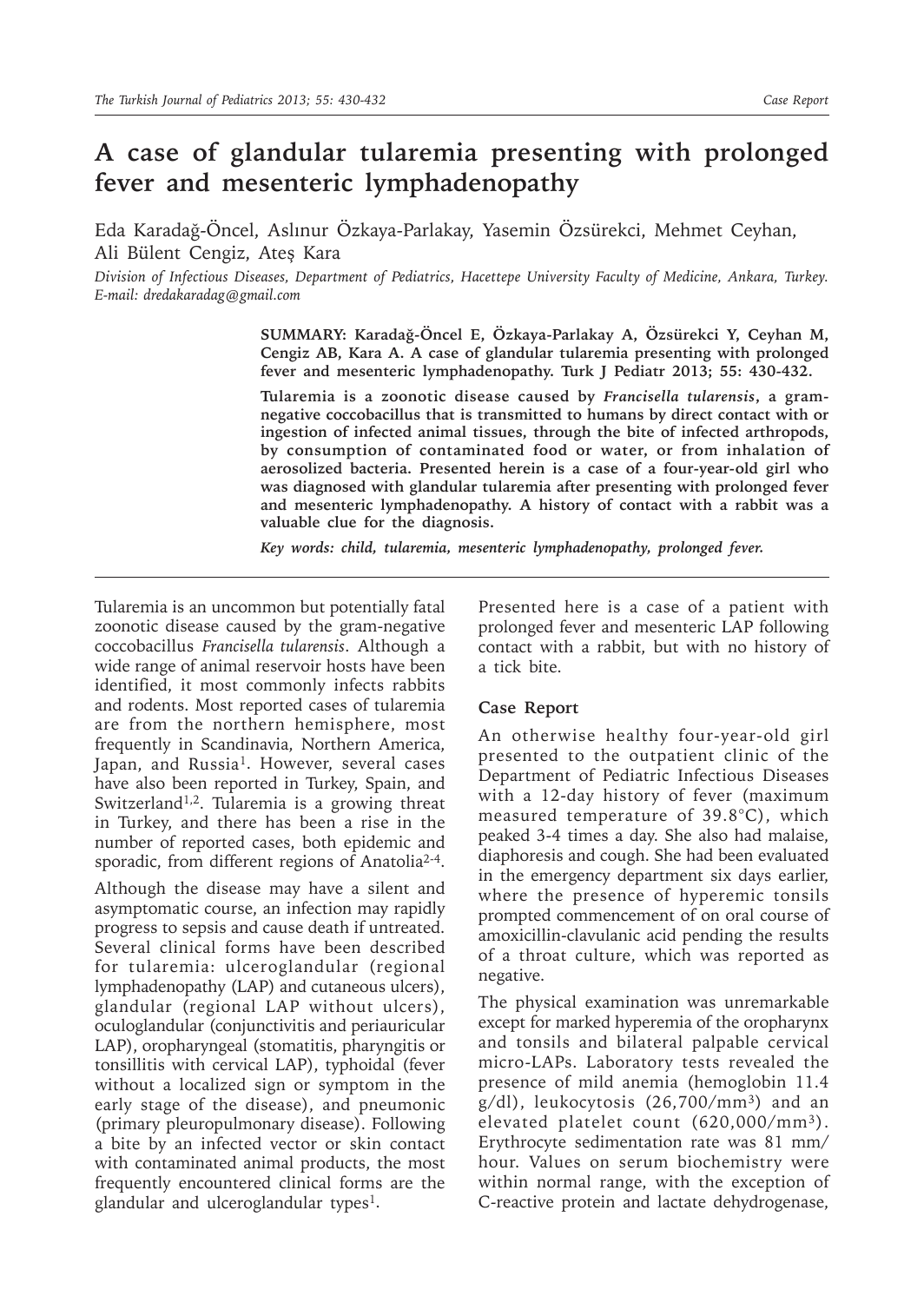which were both elevated (4.8 mg/dl and 627 U/L, respectively). Serological tests for Epstein-Barr virus, cytomegalovirus, salmonella, and rubella were negative. Findings on echocardiographic examination were normal, whereas an ultrasound of the abdomen revealed the presence of multiple hypoechoic lesions, the largest of which was 34x19 mm in size, located on the right of the inferior vena cava at the level of the renal hilum, which were identified as mesenteric LAPs (Fig. 1). Evaluation by Doppler ultrasound showed the presence of a mild increase in vascularization. Citing a possibility of bacteremia, the patient was hospitalized and intravenous ceftriaxone treatment was initiated. No growth was detected on blood cultures. A history of contact with a rabbit at the girl's daycare center was uncovered after further questioning, which prompted testing for tularemia by a serum microagglutination test. The patient's fever broke on the fifth day of ceftriaxone treatment. Following a positive result for *F. tularensis* with a serum antibody titer of 1/1280, the patient was switched to intramuscular amikacin, which was continued for 10 days. A repeat ultrasound of the abdomen performed two weeks after completion of the treatment course showed that the previously enlarged mesenteric lymph nodes had shrunk, with the largest being 19x11 mm in size. Mesenteric LAPs had almost fully regressed one month later, and our patient was followed up for six months without any complaint.

## **Discussion**

Recent years have witnessed an increase in the number of reported tularemia outbreaks



**Fig. 1.** Multiple mesenteric lymphadenopathies were seen in abdominal ultrasonography.

in several European countries1,5,6. The ulceroglandular form of the disease, which is predominant in Spain, Sweden and Finland, has been reported to occur mostly as a result of arthropod bites6. In Turkey, on the other hand, the most frequently encountered form of tularemia is the oropharyngeal type<sup>4</sup>. Very few cases of glandular tularemia, which we believe is the type our patient had, have been reported from Turkey2-4, while reports from the United States most commonly describe the glandular form in both children and adults7.

A variety of small mammals, such as rabbits, mice, moles, and squirrels, are natural reservoirs for *F. tularensis*, and an infection is acquired through bites by ticks, flies and mosquitos or by contact with contaminated soil or water. The microorganism is transmitted to humans by direct contact with or consumption of infected animals or their tissues, by inhalation of dust contaminated by the feces of infected arthropods, or by drinking contaminated water $1,5,7$ . Our patient most probably acquired *F. tularensis* by direct contact with an infected rabbit. The rabbit was removed from the patient's daycare center after this event, but during this period, the rabbit showed no evidence of disease and no similar case was reported from the center.

Patients with tularemia usually present with an abrupt onset of fever and chills, headache, malaise, anorexia, and fatigue. Other reported symptoms include myalgia, chest discomfort, cough, vomiting, sore throat, abdominal pain, and diarrhea. Enlarged lymph nodes, which may be the initial and only sign of infection, are seen in nearly 85%, with cervical and periauricular lymph nodes being more frequently involved<sup>2,4</sup>. In a report documenting the outbreak of tularemia in Turkey, LAP was present in 95.3% of patients, followed by fever in 83.7% and sore throat in 79.1% of patients<sup>2</sup>. Our patient had prolonged fever, a frequently described finding of tularemia in the literature, without obvious cervical or periauricular LAP. Enlarged mesenteric lymph nodes were detected on abdominal ultrasonography requested as part of a work-up for fever of unknown origin. We are unaware of any report in the English literature of a tularemia case that presented with mesenteric LAPs and prolonged fever. However the mechanism of the disease is considered, this presentation is probable in tularemia.